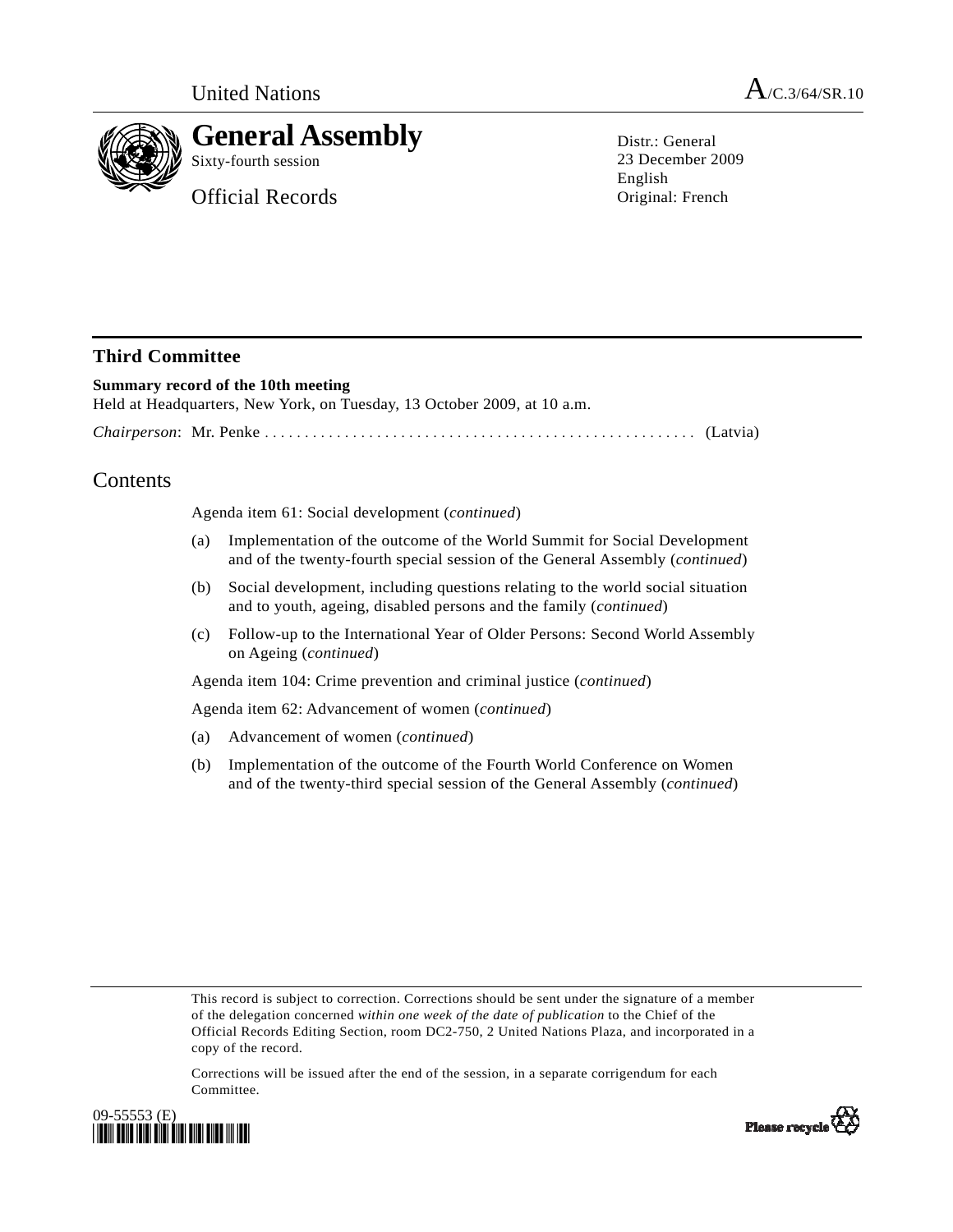*The meeting was called to order at 10.05 a.m.* 

**Agenda item 61: Social development** (*continued*)

 **(a) Implementation of the outcome of the World Summit for Social Development and of the twenty-fourth special session of the General Assembly** (*continued*) (A/C.3/64/L.9)

*Draft resolution A/C.3/64/L.9: Implementation of the outcome of the World Summit for Social Development and of the twenty-fourth special session of the General Assembly* 

1. **Mr. Hassan** (Sudan), introducing draft resolution A/C.3/64/L.9 on behalf of the Group of 77 and China, said that the resolution sought to advance the three objectives that had formed the three pillars of the World Summit for Social Development, focusing in particular on social integration, the priority theme chosen by the Commission for Social Development for its 2009-2010 session. It also included language from the report of the Secretary-General (A/64/157) and the outcome of the Conference on the World Financial and Economic Crisis and Its Impact on Development. The draft resolution invited the Secretary-General to submit to the General Assembly at its sixty-fifth session a study on the impact of the converging world crises on social development. Lastly, it highlighted issues important to the sponsors, such as international cooperation, the role of the United Nations and Governments, and the creation of an enabling environment for social development. His delegation hoped that, following a constructive dialogue among Member States, the resolution would be adopted by consensus.

2. **Mr. Khane** (Secretary of the Committee) announced that Kyrgyzstan had become a sponsor of the draft resolution.

 **(b) Social development, including questions relating to the world social situation and to youth, ageing, disabled persons and the family**  (*continued*) (A/C.3/64/L.4, L.7, L.8 and L.10)

*Draft resolution A/C.3/64/L.4: Policies and programmes involving youth* 

3. **Ms. Vaz Patto** (Portugal), speaking also on behalf of the Republic of Moldova and of Senegal, introduced draft resolution A/C.3/64/L.4, which followed on from resolution 62/126 of the General Assembly and resolution 47/1 of the Commission for Social Development. In accordance with the report of the Secretary-General on the progress achieved with respect to the well-being of young people and their role in civil society, the draft resolution dealt with 11 of the 15 priority areas of the World Programme of Action for Youth, the other four areas having been addressed in 2007. Noting that the 15 areas were closely interrelated, she drew particular attention to paragraphs 14 and 15 of the text. The draft resolution acknowledged the positive contribution that youth representatives made to the work of the General Assembly and urged Member States to consider including youth representatives in their delegations, as youth participation would add value to the debate and negotiations on the matter. The sponsors had taken into account the positions of all Member States on the issues, some of which were complex, and hoped that the draft resolution would be adopted by consensus.

4. **Mr. Khane** (Secretary of the Committee) said that Chile wished to become a sponsor of the draft resolution.

*Draft resolution A/C.3/64/L.7: Follow-up to the tenth anniversary of the International Year of the Family and beyond* 

5. **Mr. Hassan** (Sudan) introduced draft resolution A/C.3/64/L.7 on behalf of the Group of 77 and China. Quoting from the third preambular paragraph and paragraph 1, he said that the draft resolution was aimed at ensuring the integration of a family perspective in social protection and at fostering intergenerational solidarity at the family and community level, as called for in the report of the Secretary-General (A/64/134). He thanked the Secretary-General for the timely reminder that the celebration of the twentieth anniversary of the International Year of the Family would take place in 2014 and noted that the draft resolution requested the Secretary-General recommend to Members States appropriate ways to observe that anniversary. He hoped that the draft resolution, which was the subject of ongoing informal consultations, would be adopted by consensus.

6. **Mr. Khane** (Secretary of the Committee) announced that Kazakhstan and Thailand had joined the sponsors of the draft resolution.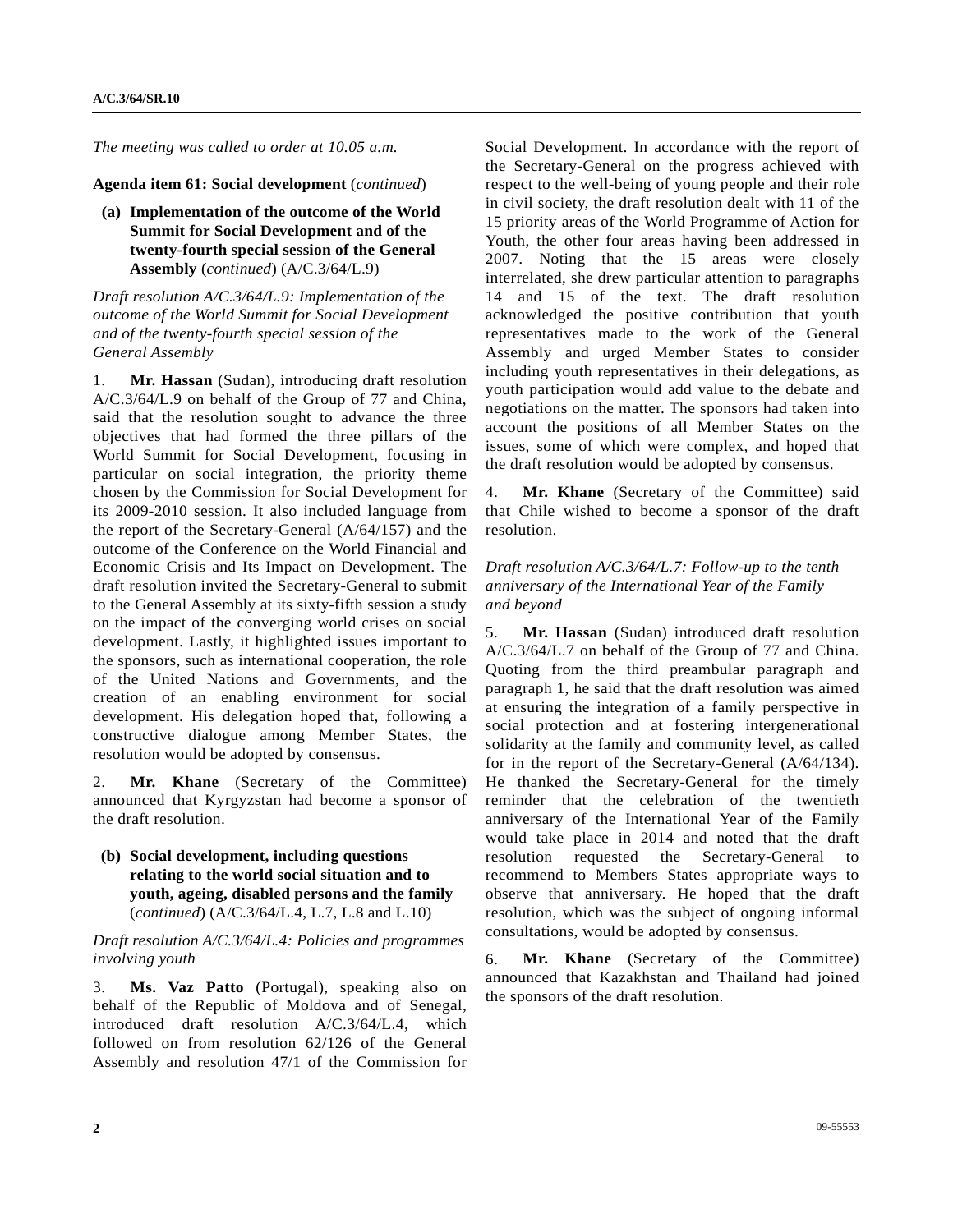#### *Draft resolution A/C.3/64/L.8: Proclamation of 2010 as International Year of Youth: Dialogue and Mutual Understanding*

7. **Mr. Hassan** (Sudan), introducing draft resolution A/C.3/64/L.8 on behalf of the Group of 77 and China, observed that youth faced many challenges as a result of the widening gap between North and South, growing poverty and rising xenophobia. At the same time, they could also play an important role in the development of their countries, a role that should be encouraged. Member States were therefore encouraged to continue taking steps to enable youth to exercise all their rights. Many young people were affected by poverty, illiteracy, unemployment and HIV/AIDS. There was thus a clear need for Member States to renew their commitment to address such problems and to instil in youth values such as tolerance, rejection of violence and solidarity. To that end, the Group of 77 and China proposed that 2010 should be proclaimed the International Year of Youth and that a world youth conference should be organized under the auspices of the United Nations in order to give young people from around the world the opportunity to discuss youth issues. He hoped that the draft resolution, which was the subject of ongoing informal consultations, would be adopted by consensus.

#### *Draft resolution: A/C.3/64/L.10: Cooperatives in social development*

8. **Ms. Sodov** (Mongolia) introduced draft resolution A/C.3/64/L.10 on behalf of the sponsors, noting that Niger had also become a sponsor. As the Secretary-General had emphasized in his report, cooperatives offered a model of enterprise that was particularly relevant in the current context of economic and food crisis, inasmuch as they promoted the creation of businesses and productive employment and enhanced social inclusion and protection. Mongolia therefore proposed that the year 2012 should be proclaimed the International Year of Cooperatives with a view to encouraging Governments to promote the creation and development of cooperatives and inducing citizens to organize themselves into cooperatives as a means of addressing their economic needs. The initiative which would not be a year of celebration, but rather one of work involving all stakeholders — would have no budgetary implications. Given the role they played in social and economic development, agricultural and financial cooperatives deserved special attention in the

current context. Re-emphasizing the potential benefits of cooperatives with respect to food security and access to credit and savings, she highlighted paragraphs 8 and 9 of the draft resolution and expressed the hope that it would be adopted by consensus.

9. **Mr. Khane** (Secretary of the Committee) said that Nicaragua had become a sponsor of the draft resolution.

#### **(c) Follow-up to the International Year of Older Persons: Second World Assembly on Ageing**  (*continued*) (A/C.3/64/L.6)

*Draft resolution A/C.3/64/L.6: Follow-up to the Second World Assembly on Ageing* 

10. **Mr. Hassan** (Sudan), introducing draft resolution A/C.3/64/L.6 on behalf of the Group of 77 and China, said that the text built on General Assembly resolution 63/151 and incorporated suggestions from the report of the Secretary-General (A/64/127). He highlighted the requests made to Member States in paragraphs 1, 10, 12, 13 and 14 and drew attention to paragraph 22, which invited the Secretary-General to submit to the General Assembly at its sixty-fifth session a comprehensive report on the current status of the social situation, well-being, development and rights of older persons, taking into consideration the discussions and conclusions of the forty-eighth session of the Commission for Social Development. He hoped that the draft resolution, which was still being discussed in ongoing informal consultations, would, as usual, be adopted by consensus.

#### **Agenda item 104: Crime prevention and criminal justice** (*continued*) (A/C.3/64/L.14)

*Draft resolution A/C.3/64/L.14: United Nations African Institute for the Prevention of Crime and the Treatment of Offenders* 

11. **Ms. Kafeero** (Uganda) introduced the draft resolution (A/C.3/64/L.14) on behalf of its sponsors. The text, which was based on General Assembly resolution 63/196 and was still the subject of informal consultations, had undergone several technical and substantive revisions. The third and fifth preambular paragraphs had been modified in the light of the Secretary-General's report (A/64/121) and several paragraphs had been added, notably the fourth preambular paragraph, which acknowledged the effects of climate change on agricultural production in the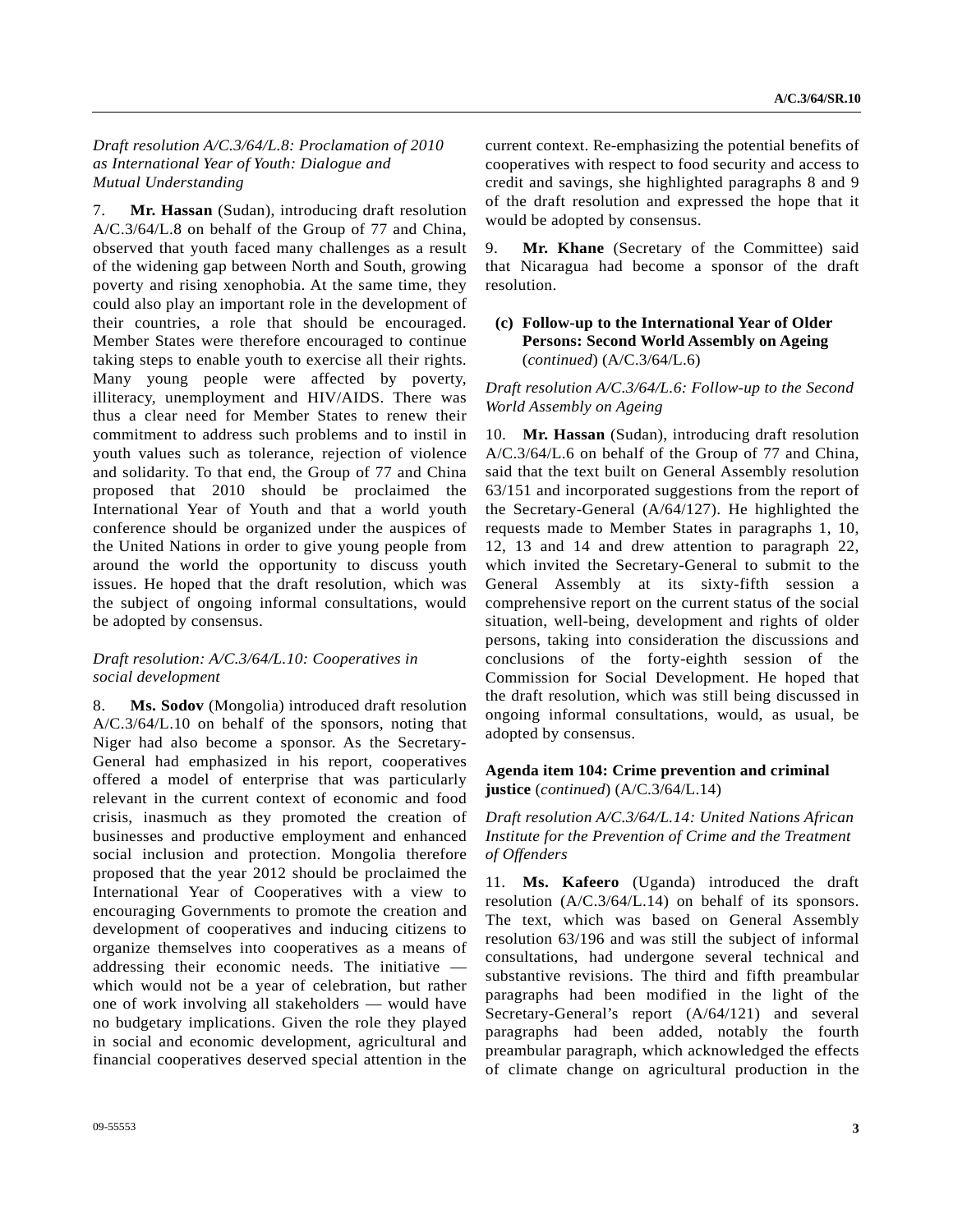countries of Africa and underlined the link between poverty and crime. Two new paragraphs welcomed the initiatives undertaken by the United Nations African Institute for the Prevention of Crime and the Treatment of Offenders, despite its difficult financial situation. The Group of African States recognized that Africa could not ignore the importance of new crime trends and needed to strengthen its criminal justice systems. It called upon the General Assembly to highlight the need for continued support of the Institute's activities. Her delegation hoped that the draft resolution would, as in the past, be adopted by consensus.

**Agenda item 62: Advancement of women** (*continued*) (A/64/38)

- **(a) Advancement of women** (*continued*) (A/64/79- E/2009/74, A/64/151, A/64/152, A/64/164, A/64/190 and A/64/342)
- **(b) Implementation of the outcome of the Fourth World Conference on Women and of the twenty-third special session of the General Assembly** (*continued*) (A/64/218)

12. **Ms. Aitimova** (Kazakhstan) said that her Government attached great importance to the creation of a new composite entity to deal with gender issues and was confident that the new entity would enhance protection of the rights and interests of women, promote system-wide gender mainstreaming and contribute actively to fund-raising for a key aspect of development. Highlighting the need to enhance the coherence and efficiency of efforts across the United Nations system by giving the entity a clear mandate, she expressed the hope that it would build on the best practices of the United Nations bodies previously responsible for the advancement of women so as to achieve further progress. Her delegation fully supported the Secretary-General's campaign "UNiTE to End Violence against Women", believing that it was important to create a robust knowledge base in order to put a stop to the phenomenon. The stakeholders should translate words into action. Convinced of the potential of the United Nations Trust Fund in Support of Actions to Eliminate Violence against Women, her Government had made its first contribution to the Fund. It had also implemented the provisions of various international instruments aimed at stemming domestic violence and expected to adopt a law on the matter in the near future.

13. Kazakhstan welcomed the numerous initiatives undertaken by the international community to combat human trafficking and sexual exploitation. It was committed to modernizing its legislation and, with the assistance of non-governmental organizations, was providing support for victims of trafficking. It was also strengthening its criminal justice system in order to ensure that the perpetrators of such crimes did not go unpunished. Believing that it was crucial to strengthen the role of women in society, her Government continued to provide support for mothers and was working to ensure equal economic opportunities for women through capacity-building in entrepreneurship and through credit facilities. Kazakhstan considered the achievement of gender equality and the advancement of women no less important than global safety and sustainable development and pledged its full support for United Nations initiatives towards that end.

14. **Mr. Pournajaf** (Islamic Republic of Iran) said that despite the conclusions of the Fourth World Conference on Women, the gap between international legal obligations and their implementation persisted. An action plan for mainstreaming gender in the area of justice should be adopted. To that end, it would be necessary to identify and respond to women's needs.

15. Many challenges remained to be addressed in order to meet those needs: for example, assessing the impact of the crisis on women, achieving a work-life balance, and mitigating the effects of climate change on agriculture and water management — two tasks that were traditionally performed by women — in rural areas. The issue of human trafficking for prostitution must also be addressed, as must other forms of exploitation that constituted modern forms of slavery, by giving women economic opportunities in their countries and by establishing channels to enable them to migrate legally.

16. Armed conflicts, natural disasters and reconstruction efforts put women in situations of vulnerability, which increased their risk of violence and exploitation. Gender imbalances were seldom addressed in the wake of conflicts or humanitarian crises, as a result of which existing disparities were deepened or new ones created. Women's economic and social rights must be upheld in order to promote their empowerment and prevent violence against them. The formulation of a universal law aimed at preventing and combating domestic violence seemed a promising means of strengthening legal protection for women, but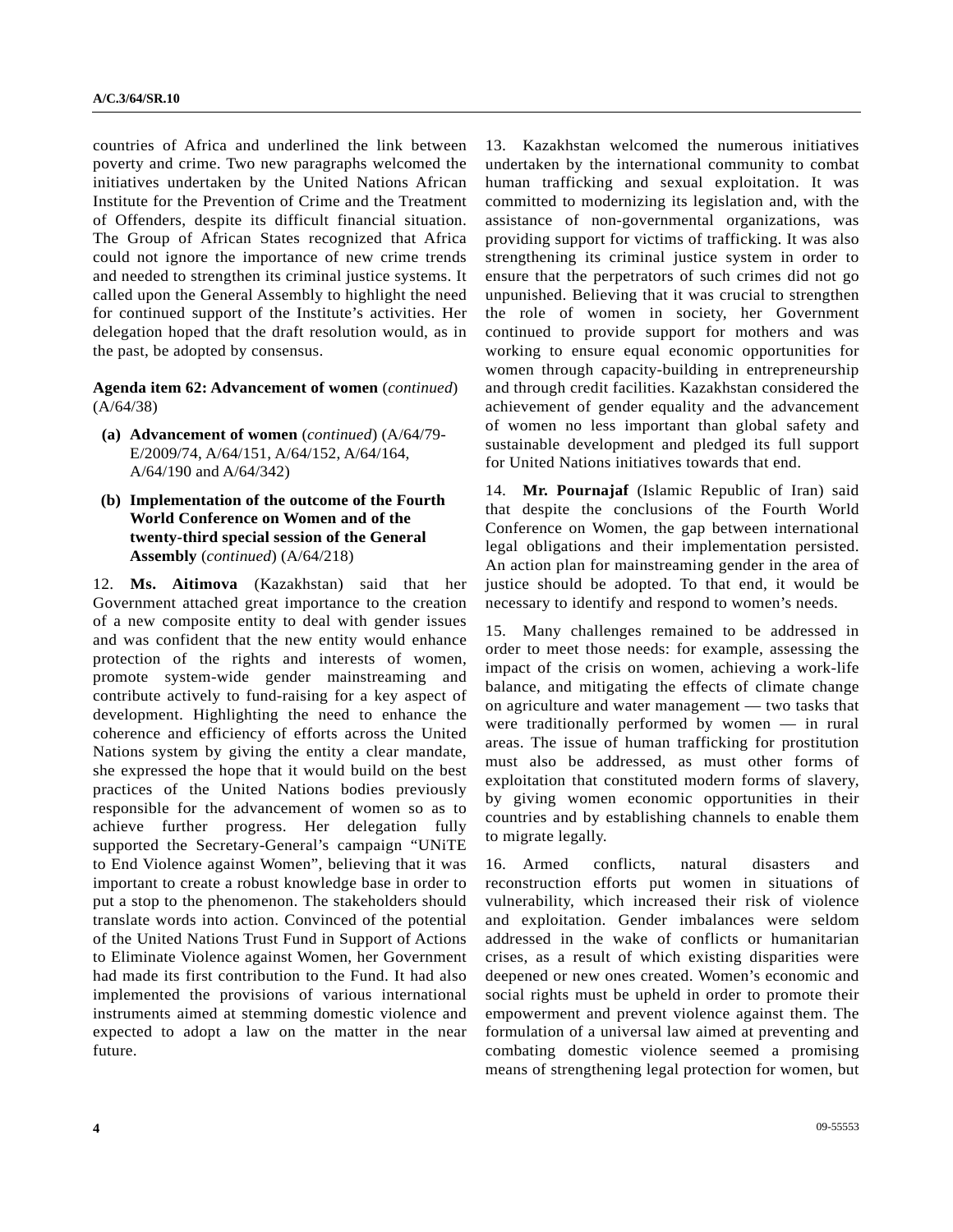the challenge was to bridge the gap between the establishment of a normative framework and its implementation.

17. Recognizing the need for concerted action, his delegation welcomed the Secretary-General's global campaign to eliminate violence against women and supported the proposal to appoint a new Under-Secretary-General who would be responsible for overseeing gender justice activities across the United Nations system.

18. **Ms. Mwaffisi** (United Republic of Tanzania) said that her Government was fully committed to the attainment of gender equality and the empowerment of women and had continued to implement the Beijing Platform for Action and the outcome of the twentythird special session of the General Assembly through its national policies and programmes. Her country had made significant strides with respect to women's empowerment. Notable examples included the achievement of gender parity in primary education enrolment, a significant increase in female students at the secondary and tertiary levels and the abolition of school fees. With regard to the participation of women in decision-making, 30 per cent of public service posts and parliamentary seats were currently held by women. In order to promote the economic empowerment of women, support was being provided for microenterprise financing and a women's bank had been established to provide loans to women.

19. With a view to ending violence against women, her Government had ratified a number of international human rights instruments, enacted new laws on sexual crimes and trafficking in human beings, and established a national plan for the prevention and elimination of violence against women and children. In addition, in response to the Secretary-General's call to action, a national campaign to stop violence against women had been launched. As most rural women depended on agriculture for their livelihood, it was imperative to reverse the neglect of agricultural development in both official development assistance and government spending and to make productive resources available to women. Her country had enacted several laws aimed at ensuring women's access to land and improving their representation in land tribunals and village councils.

20. The creation of a strong gender entity with strong field presence would provide support for Member States' efforts. Her delegation therefore welcomed the

General Assembly's decision to create a composite gender entity within the United Nations. The upcoming reviews of the Millennium Development Goals and of the Beijing Declaration and the outcome of the twentythird special session of the General Assembly, as well as the high-level segment of the Economic and Social Council, all of which would take place in 2010, would provide opportunities for taking stock of achievements and charting the way forward in furthering gender equality and women's empowerment.

21. **Ms. Rubiales de Chamorro** (Nicaragua) said that her Government was committed to upholding women's rights and achieving equality of opportunity for men and women. It was actively pursuing the objectives of the Beijing Declaration and Platform for Action and of the Convention on the Elimination of All Forms of Discrimination against Women. Those and other international instruments to which her country was a party had served as the frame of reference for the formulation of domestic legislation and policies and for the implementation of programmes in that area. Nicaragua had a national development plan, a social welfare system and a gender equality policy, and had established an institute to oversee gender mainstreaming in national institutions. To promote women's participation in Government decision-making and increase their presence in public service positions, a 50 per cent quota for women had been introduced in all Government institutions and was slated to be extended to other public agencies as well. To curb violence against women, a gender violence unit had been established within the Office of the Public Prosecutor. That unit was responsible for ensuring the effective administration of justice for women and girls. In addition, training had been provided to national officials with a view to eliminating gender-based discrimination in the administration of criminal justice, and the national police had carried out prevention and support activities for women and girls who had suffered domestic violence or sexual abuse. Women now had access to free education and health care, and the country had seen a marked decline in maternal mortality. To promote equal opportunities and eliminate discrimination in employment, steps were being taken to prohibit the practice of requiring women to undergo a pregnancy test as part of the job application process and to inform women of their rights and of the provisions of international instruments that protected them against discrimination in the workplace.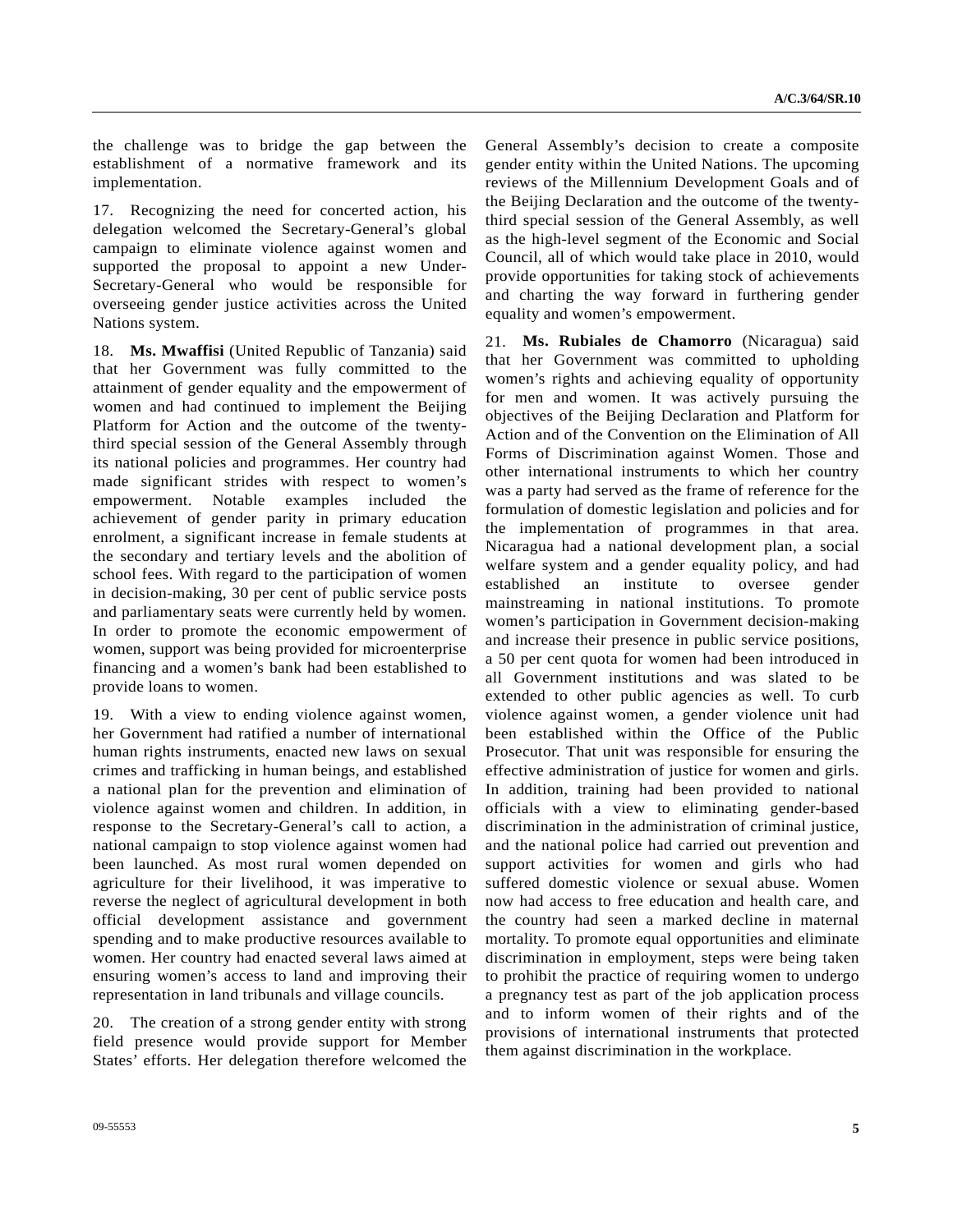22. Serious problems persisted at the international level, including violence against women migrants from the South. Nicaragua found it most regrettable that the International Convention on the Protection of the Rights of All Migrant Workers and Members of Their Families had been ratified by only 40 States and concurred with the view expressed in the Secretary-General's report on violence against women migrant workers (A/64/152) that States should ensure the protection of the human rights of all women migrant workers and comprehensively address violence against them through measures to prevent violence, prosecute perpetrators and protect and support victims. Trafficking in women, a modern form of slavery, was an issue of concern for Nicaragua and it was therefore one of the countries working to draw up a global plan of action to combat that scourge.

23. **Ms. Sabja Daza** (Plurinational State of Bolivia) said that the situation of women in her country remained difficult, particularly in rural areas, where indigenous women still bore a heavy burden of household and agricultural work and were subjected to various forms of discrimination and segregation. Nevertheless, significant progress had been made in recent years with respect to gender equality. The principle according to which the only useful work was paid work should be re-examined, and the important role of domestic work in the functioning of the economy and society should be recognized, as should women's contribution to the development of their countries.

24. Her country's new Constitution enshrined women's rights as inalienable and indivisible and as an integral aspect of universal human rights, and placed great emphasis on principles of gender equality, elimination of entrenched patterns of discrimination and promotion of women's participation in all facets of political life. It also guaranteed the right to a life with dignity and freedom from violence, and gave women access to all levels of education, provided for improvements in the health and social security systems and established new principles regarding ownership of land and natural resources. Significant progress had been made with respect to women's participation in political life. All political parties were now required to include equal numbers of men and women on their candidate lists, a quota for women had also been established for the Constituent Assembly and several indigenous women had been appointed to posts in the Administration of President Morales. In the area of

health, the new Constitution guaranteed the right to safe motherhood and free maternity care, and a motherchild allowance had been instituted in order to reduce maternal and infant mortality and undernutrition; 510,000 people would receive that subsidy in 2009.

25. Member States should continue their discussions concerning the creation of a new United Nations gender entity, which would make it possible to promote gender equality and the empowerment of women in an integrated and comprehensive manner and facilitate gender mainstreaming in the activities of all United Nations agencies and institutions.

26. **Ms. Hong** Wook-jin (Republic of Korea) said that while much progress had been made towards realizing gender equality and the empowerment of women in recent years, numerous women and girls around the world continued to suffer discrimination and violence. As 2010 would mark the thirtieth anniversary of the adoption of the Convention on the Elimination of All Forms of Discrimination against Women, the fifteenth anniversary of the Beijing Platform for Action, and the tenth anniversary of the adoption of Security Council resolution 1325 (2000) on women and peace and security, it would be an appropriate time to review achievements and identify remaining gaps and challenges. As the Secretary-General had pointed out in his reports on the improvement of the situation of women in rural areas (A/64/190) and on violence against women migrant workers (A/64/152), more vigorous initiatives should be undertaken to meet the needs of women in situations of vulnerability. Her country had received many women migrants in recent years, which had prompted the Government to put in place social mechanisms aimed at ensuring respect for their human rights, protecting them from discrimination and violence and facilitating their integration into Korean society.

27. Noting that women were disproportionately affected by the consequences of major global challenges such as conflict and climate change, she welcomed the adoption of Security Council resolutions 1888 (2009) and 1889 (2009), which called for an increase in the number of women in high-level positions within the United Nations, especially in peacekeeping operations. Her delegation believed that States' success in overcoming global challenges depended largely on the capacity of the United Nations system to make gender equality and women's empowerment a reality, and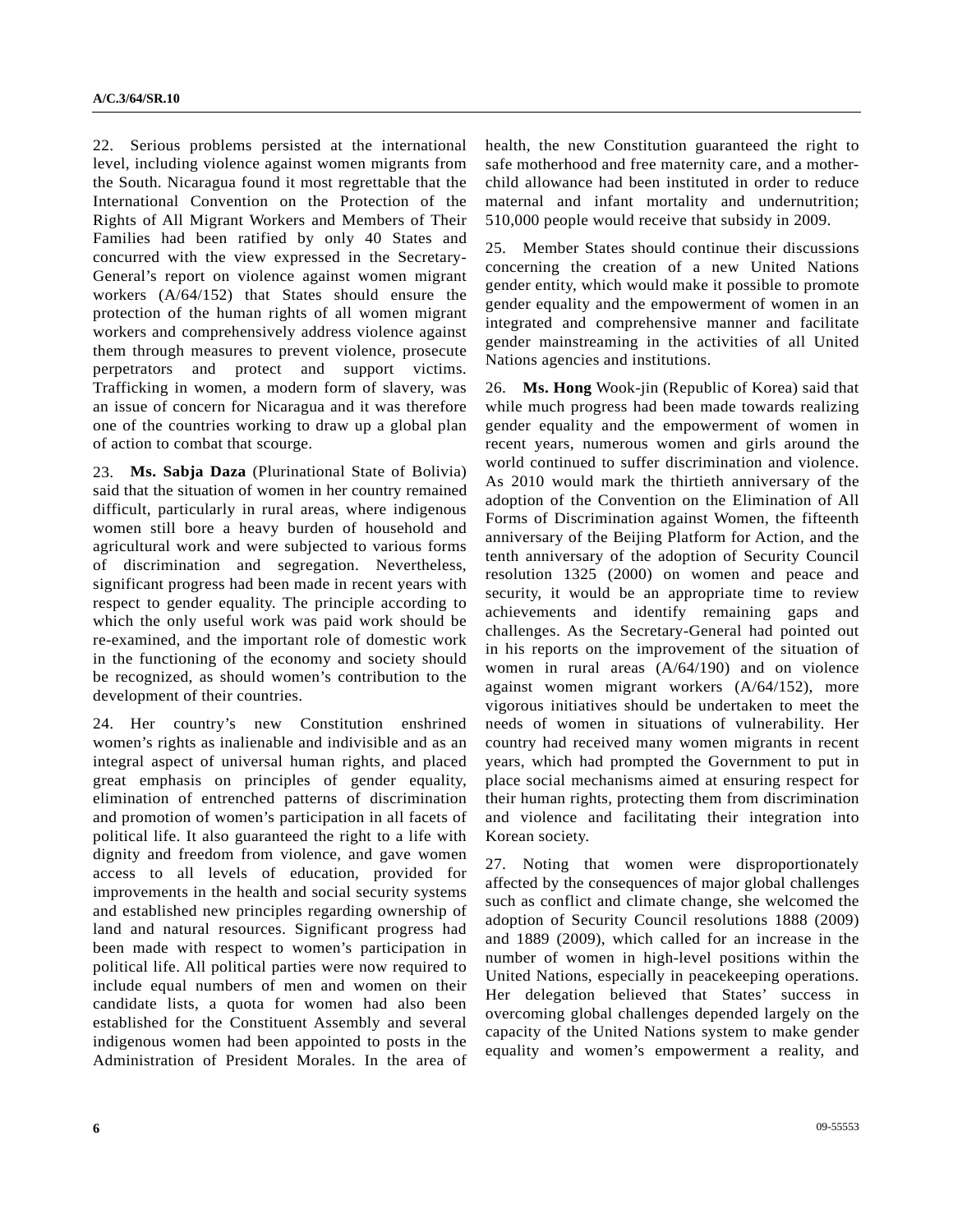therefore looked forward to the early establishment of a composite gender entity.

28. **Ms. Shira** Hyun-ju (Republic of Korea), speaking as a youth delegate of her country, said that environmental degradation was a growing threat to women, that they should be actively involved in the quest for global solutions to the problem and that gender equality should be recognized as an essential condition for the creation of an environmentally sustainable society. The current global financial crisis was threatening the progress made towards gender equality in the labour market and more must be done to assist the 10 to 22 million women who were at risk of losing their jobs before the end of 2009. Her Government, aware of the difficulties that women faced in striking a balance between family life and a professional career, had introduced a plan for promoting gender equality in employment and achieving work-life balance.

29. **Ms. Stefan** (Liechtenstein) said that investment in gender equality was investment in progress and that the empowerment of women was a precondition for development. Nevertheless, owing to ongoing discrimination and inequality, women remained disproportionately affected by poverty, hunger and food insecurity. She looked forward to the early establishment of the new composite gender entity, which would help consolidate the progress made to date and create synergies in order to improve the Organization's contribution to the promotion of gender equality and the elimination of all forms of violence against women. Such violence was an unacceptable violation of human rights that often went unpunished. Such impunity sent the message that male violence against women was inevitable. States therefore had an obligation to ensure that legal instruments relating to the protection of women's rights were implemented.

30. Her Government was deeply concerned about the increase in sexual violence in conflict situations around the world, notably in the Democratic Republic of the Congo. Such violence was not just a by-product of hostilities; it was a method of warfare, and it persisted even after the conflict ended. It was essential to increase the participation of women in leadership positions in conflict resolution and peace processes, and her delegation welcomed the Secretary-General's efforts to appoint more women to such positions. Noting that countries often lacked the resources to bring the perpetrators of acts of violence to justice and

that conflict resolution mechanisms were often applied in a discriminatory manner which limited women's access to justice, she welcomed Security Council resolution 1888 (2009), which called on the Secretary-General to offer expertise to assist national authorities in strengthening the rule of law. She underscored the need to protect and support victims and highlighted the role that the International Criminal Court might play in that regard and in ending impunity.

31. **Ms. Lakhova** (Russian Federation), speaking as a member of the legislative assembly of the Russian Federation and vice-chairperson of the legislative committee for labour and social policy and as a representative of the Women's Union of Russia, said that the basic documents of the United Nations on gender equality formed the basis for her country's policies aimed at improving the situation of women. Those documents had been the starting point for a profound transformation of Russian society and institutions and had encouraged the participation of civil society in activities in that area. The principle of gender equality was enshrined in the main legal instruments of the Russian Federation, including the Constitution and federal laws.

32. Her country's socio-economic development programmes contained a broad range of measures that had a direct bearing on the interests of women. Despite the economic crisis, matters relating to people and to the protection of mothers and children were now more than ever a central priority for the Russian Government. The democratic system recently introduced in the Russian Federation was based on the active participation of society as a whole. Current legislation enabled civil society organizations to play a role in political life, and women were well represented in the structures of the executive and legislative branches, including the State Duma, where they held 14 per cent of seats, and the Government, where they headed three key ministries.

33. As part of its labour policy, the Government ensured the protection of women, especially in the education, culture and health-care sectors. Thanks to its support for small and medium-size enterprises and for self-employment among women, the Russian Federation was now the third-ranked country in the world in terms of employment of women in business.

34. Progress towards gender equality would not be possible without the active participation of civil society. The Women's Union of Russia was working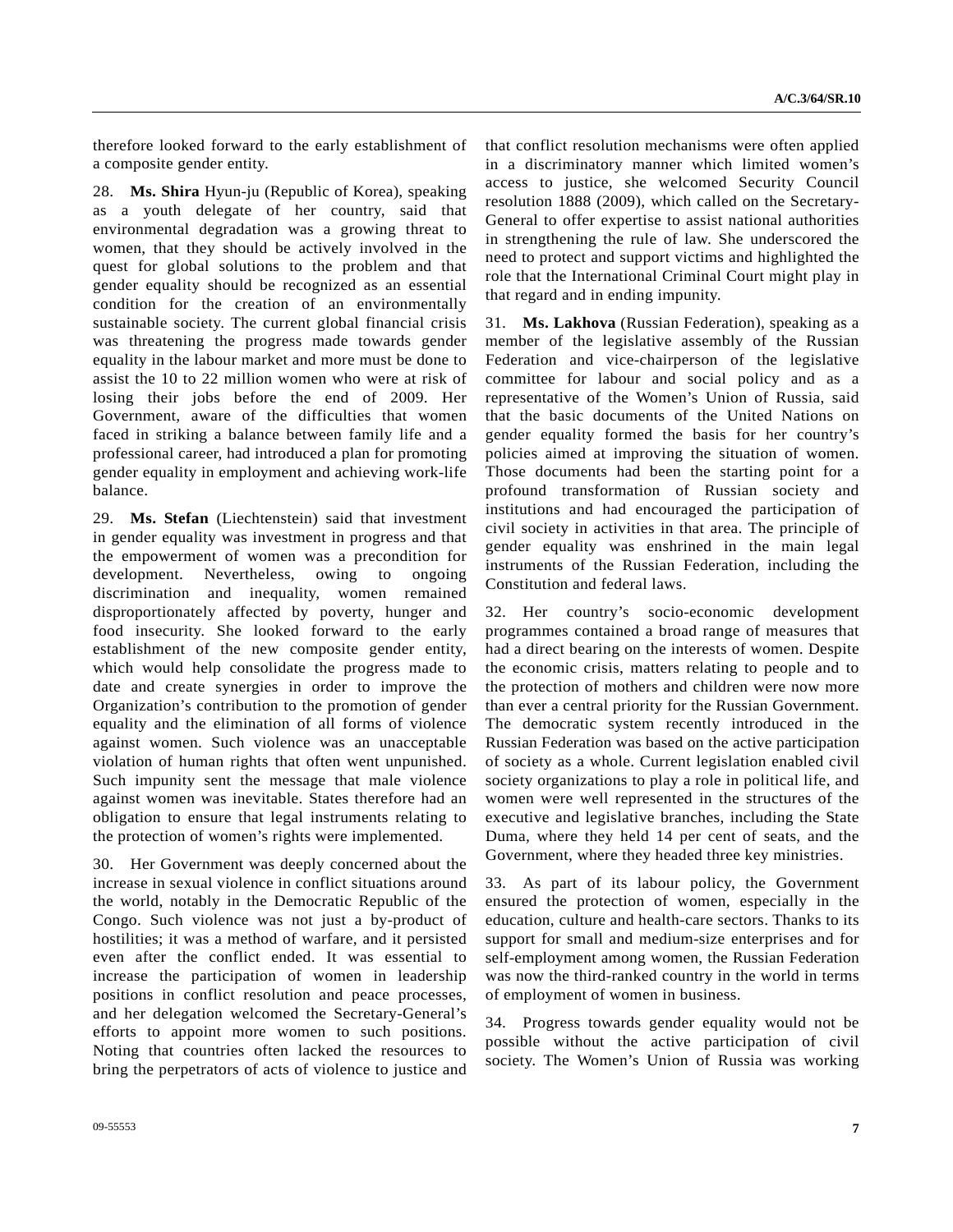tirelessly to change attitudes with regard to equality, protection of women's rights, education of children and strengthening of families by striving to raise gender awareness among the various social groups and engaging political leaders in constructive dialogue. In cooperation with other organizations, it was pursuing activities to promote gender equality, protect mothers and children and combat violence, alcoholism and substance abuse, drawing the attention of the authorities, the public and the media to those social issues, which affected society as a whole. Much remained to be done in order to achieve equality, however, and only through close cooperation with international organizations and the future United Nations composite entity for gender issues would women be able to take control of their destiny.

35. **Ms. Blum** (Colombia) said that her country had mainstreamed gender in the policies set out in its National Development Plan 2006-2010. The Office of the Presidential Advisor on Gender Equity played a leading role in activities for the advancement of women. In order to put a stop to violence against women, it was important to strengthen legal and institutional frameworks and raise public awareness of the issue. With that in mind, her Government had taken steps to facilitate women's access to justice and help them defend their rights and, in 2004, had established a gender equality observatory to monitor progress in the fight against gender-based discrimination.

36. Colombia supported the view that it was important to incorporate a gender perspective in humanitarian assistance activities and in demobilization and disarmament processes, protecting women from domestic violence and promoting their economic selfsufficiency and their participation in civic life.

37. Strategies for poverty eradication and promotion of entrepreneurship and labour market access should also incorporate a gender perspective. Colombia had mainstreamed gender into its microcredit schemes and its "Families in Action" programme, which served 2.5 million households, providing subsidies directly to mothers, subject to their fulfilment of commitments with respect to child nutrition and education.

38. The United Nations system had an important role to play in protecting the rights of migrant women. Recalling that her country had recently joined other States in sponsoring two Human Rights Council resolutions relating to the advancement of women, she expressed the hope that the new gender entity would be established during the current session and would be allocated adequate political, technical and financial means to enable it to work effectively for the advancement of women all over the world.

39. **Ms. Picco** (Monaco) said that she looked forward to the early appointment of a Special Representative of the Secretary-General on the issue of sexual violence in armed conflict, pursuant to Security Council resolution 1888 (2009), of which her country had been a sponsor. She was confident that the Secretary-General would also promptly appoint an Under-Secretary-General to head the new gender entity, which should be established as soon as possible and which would have the noble task of defending the human rights of women and girls.

40. Her Government was taking action in that respect not only nationally, through provisions aimed at eliminating all forms of violence against women and support mechanisms for victims, but also in the framework of its international cooperation. In several African countries, for example, some 400,000 women were receiving maternal and child health services in facilities financed by the Government of Monaco.

41. **Mr. Valero Briceño** (Bolivarian Republic of Venezuela) said that his country was building a new model of development that was people-centred and aimed at ensuring equality of men and women. It also had a wide array of legislative instruments designed to combat gender-based discrimination, including laws that ensured safe working conditions for women and, in the domestic sphere, their right to a life without violence. Venezuela was a party to the Inter-American Convention for the Prevention, Punishment and Eradication of Violence against Women and since July 2008 had chaired the monitoring mechanism of that unique instrument. Since 2008, special courts had been established throughout the country to hear cases involving violence against women. His Government also attached fundamental importance to the problem of trafficking in women, which it was tackling through an integrated approach that sought to eliminate the root causes, especially poverty.

42. Gender-parity rules established for all elections had enabled more women to hold high-level office, and the current presidents of the National Assembly and Supreme Court were women. Under the aegis of the Ministry of the People's Power for Women and Gender Equality, several institutions providing services for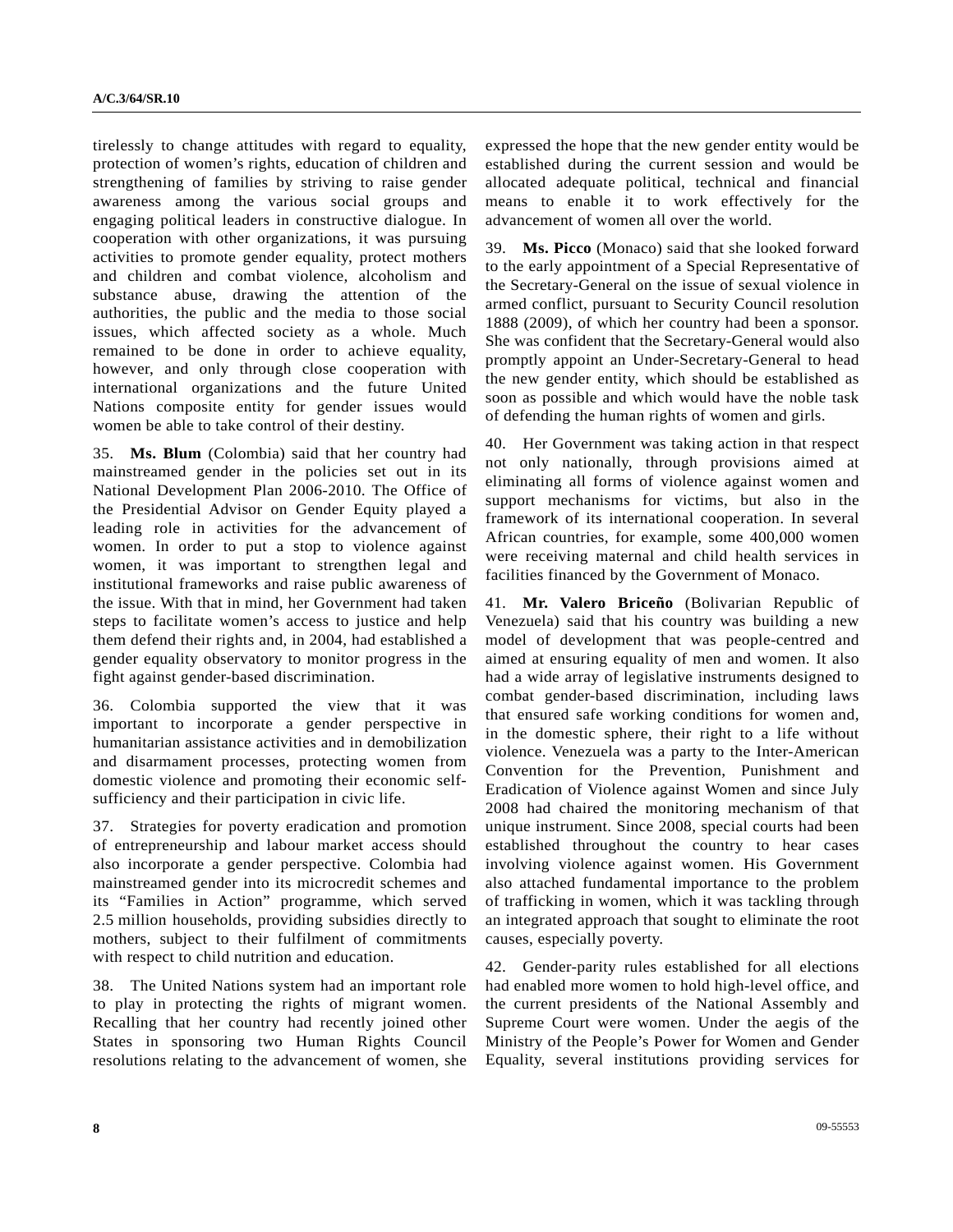women had been created, including a specialized development bank that provided loans at discounted rates to women's cooperatives.

43. **Ms. Sow** (Senegal), highlighting the crucial role of women in development and the need for their equitable participation in decision-making, observed that women were still underrepresented in the economic sphere and that Millennium Development Goal 3 would not be achieved by 2015. Gender must be mainstreamed in development policies.

44. Senegal had always included the advancement of women in its overall development policies. It had ratified all international conventions on the elimination of all forms of discrimination against women and on the rights of children, including girls, and had included in its new Constitution provisions guaranteeing equality of men and women, including with respect to land ownership, education and employment. A law against female genital mutilation and violence against women had been in effect since 1999, and an observatory on family rights, including a component on the rights of women, had been established. Several national and local initiatives for women had helped to increase school enrolment among girls and reduce illiteracy significantly. Flexible and accessible credit programmes had helped combat poverty by supporting economic activity among women.

45. **Ms. Sudhidhanee** (Thailand) said that her country had fulfilled its obligations under the major instruments relating to women's rights. She commended the work of the Committee on the Elimination of Discrimination against Women, which was helping countries to achieve their gender equality goals, and noted that Ms. Chutikul, nominated by Thailand and elected a member of the Committee for the period 2007-2010, was advising a working group of the Association of Southeast Asian Nations on the establishment of a commission for the protection and promotion of women's and children's rights.

46. Thailand had implemented a development plan that sought to protect the rights of women and promote their participation in economic and social development. It was working actively to achieve the Millennium Development Goals, including the goal for the elimination of poverty among women. Gender equality was enshrined in the Thai Constitution, and the Government was working to overcome regulatory, economic and cultural barriers to the advancement of women. Thai women had won the right to retain their maiden names after marriage and could choose to enter a wide spectrum of occupations, including jobs related to peacekeeping. Increasing numbers of women were participating in public administration at the national and local levels.

47. **Ms. Halabi** (Syrian Arab Republic) reaffirmed her Government's commitment to the outcome of the twenty-third special session of the General Assembly and said that it had taken steps to address the 12 critical areas identified in the Beijing Platform for Action with a view to promoting the political, economic, cultural and social empowerment of Syrian women. After analysing the features of poverty in the country, a public agency had developed a comprehensive national strategy for combating poverty and empowering women, particularly in rural areas.

48. As a result of the implementation of its five-year plan for 2005-2010, the tenth such plan, the Syrian Arab Republic had succeeded in narrowing the gender gap in primary education and in increasing women's representation in the legislative, executive and administrative spheres. The Government accorded priority to economic and social development and allocated funds for the advancement of women, applying a gender perspective.

49. The Syrian Arab Republic was working to achieve the liberation of the occupied Golan and to put an end to the suffering of women living under Israeli occupation, which was hindering economic development by forcing the Syrian Government to allocate part of its budget to military objectives rather than to promoting the empowerment of women, reducing gender inequalities and fostering socio-economic progress. Her Government favoured a comprehensive approach to the elimination of all forms of violence against women through the adoption of plans compatible with the conditions in each country.

50. **Ms. Bobi Assa** (Côte d'Ivoire), outlining the measures taken by her Government to implement the Beijing Declaration and Platform for Action and the outcome of the twenty-third special session of the General Assembly, said that gender equality had been enshrined in the first Constitution of Côte d'Ivoire and remained a fundamental principle. The Directorate of Gender Equality and Mainstreaming within the Ministry of the Family, Women and Social Affairs, supported by gender units within most other ministries, was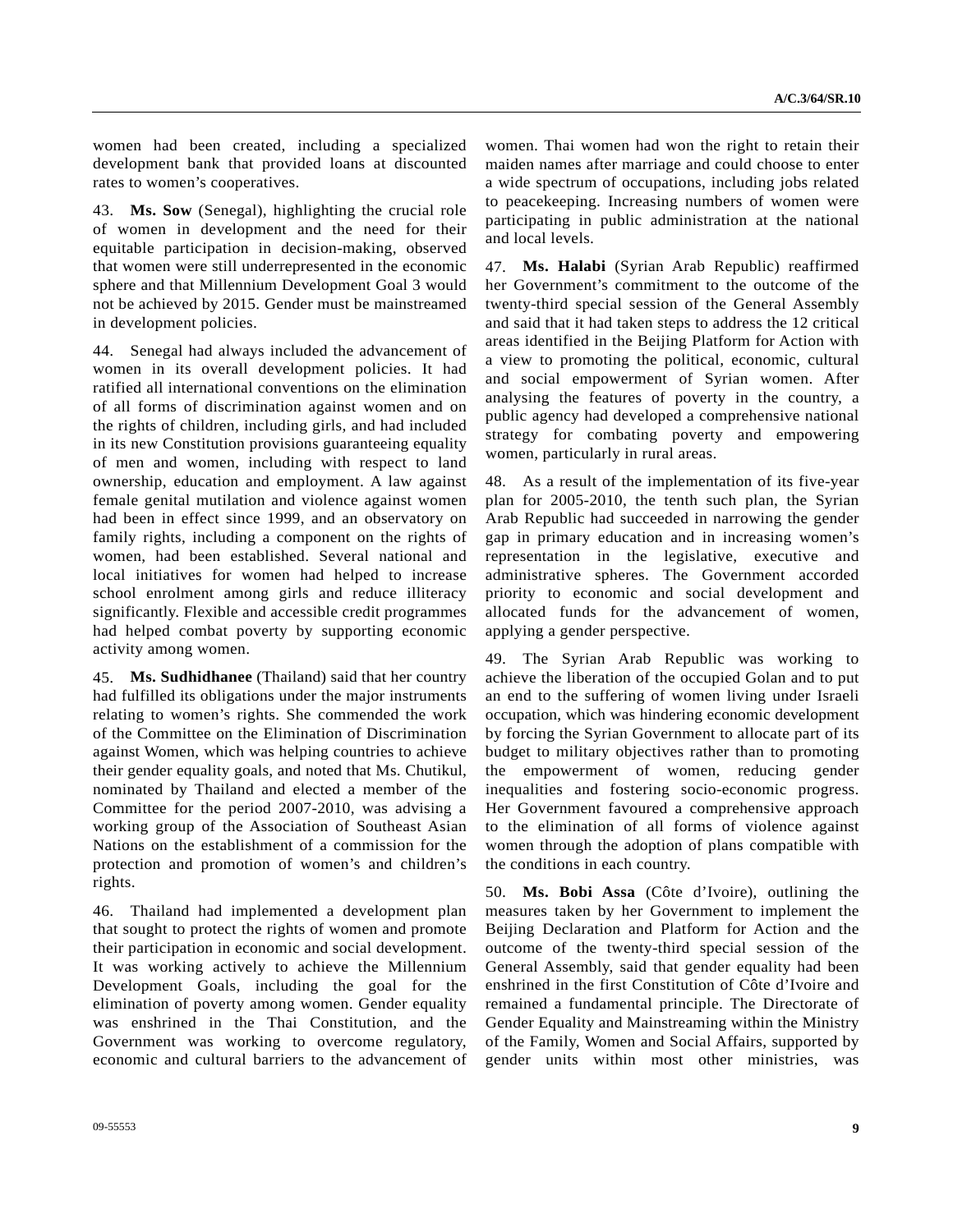responsible for implementing that principle. Côte d'Ivoire had incorporated the provisions of the Convention on the Elimination of All Forms of Discrimination against Women into its domestic law, and a national strategy to end gender-based violence had been formulated in December 2008 with a view to harmonizing and coordinating the efforts of various entities, such as the victims' centres recently established in Yamoussoukro, Man and Abidjan and the legal assistance services offered by the Association of Women Lawyers of Côte d'Ivoire.

51. The country's poverty reduction strategy paper (2009-2015) also addressed issues relating to women.

52. As part of its national plan of action for the implementation of Security Council resolution 1325 (2000), her Government was encouraging women to participate actively in the peace process currently under way and had recently organized a training workshop on women and peace and security.

53. **Mr. Jeenbaev** (Kyrgyzstan) said that his country had adopted the Convention on the Elimination of All Forms of Discrimination against Women. Nevertheless, the practice of bride abduction continued, generally involving girls between 16 and 18 years of age. The Committee on the Elimination of Discrimination against Women, following its examination of his Government's third periodic report, had said in its concluding observations that marriage of girls under the age of 18 violated article 16, paragraph 2, of the Convention. Forced marriage was not a Kyrgyz tradition, although it was sometimes perceived as such. A parliamentary committee had examined the issue and held parliamentary hearings on 3 March 2009, during which lawmakers has spoken in favour of raising the minimum marriageable age to 18 years, although it had been agreed that marriage at 17 years could be permitted in exceptional cases. The Family Code established that marriage between a man and a woman was voluntary and gave the spouses equal rights.

54. Both non-governmental organizations and Government agencies were working to reduce the number of bride abductions, but those efforts remained insufficient. To fulfil the country's international obligations, legislators had put forward draft legislation establishing quotas for women in the national audit office, the Administration and financial institutions.

55. **Ms. Werdaningtyas** (Indonesia) said that adoption of the Convention on the Elimination of All Forms of Discrimination against Women had helped to frame her country's efforts to eliminate violence against women, who were the pillar of development. Indonesia had adopted a long-term plan aimed at encouraging the participation of women in economic development and had incorporated a gender perspective in its budgeting processes. It was also encouraging the participation of women in political life and, following the elections of April 2009, the number of women holding legislative office had nearly doubled. In the economic sphere, the number of women entrepreneurs had increased and, thanks to a cooperatives programme, women had greater access to credit, especially in rural areas.

56. In recent years, there had been a marked feminization of the labour force, with a parallel increase in informal work and migration, which had led to high levels of insecurity among migrant workers, two thirds of whom were women, who were vulnerable to violence. Steps had been taken at the regional and international levels to improve the situation of all migrant workers. Her Government sought to ensure their safety abroad through advocacy. It had also established national legal frameworks and a task force on human trafficking with a view to protecting migrant workers. It had invited countries of destination to enter into mutually beneficial agreements and was working with the International Labour Organization to train national officials in the protection of migrant workers.

57. Her delegation had noted progress in the advancement of women, but was of the view that the international community should, in the long term, increase women's involvement in decision-making by ensuring that they received an education, enabling them to participate in non-agricultural activities and encouraging microfinance and microcredit in order to eradicate poverty, particularly in rural areas. Lastly, with regard to violence against women migrant workers, there was a need to heighten awareness, adopt preventive measures, particularly in the legal realm, and strengthen collaboration between countries.

58. **Ms. Suleiman** (Nigeria) said that debt relief had contributed to the achievement of the Millennium Development Goals through, for example, the establishment of poverty reduction strategies such as the Women's Fund for Economic Empowerment, which, in partnership with the Nigerian Agricultural Cooperative and Rural Development Bank, provided loans to women's cooperatives. To promote entrepreneurship among women and facilitate access to credit, Nigeria